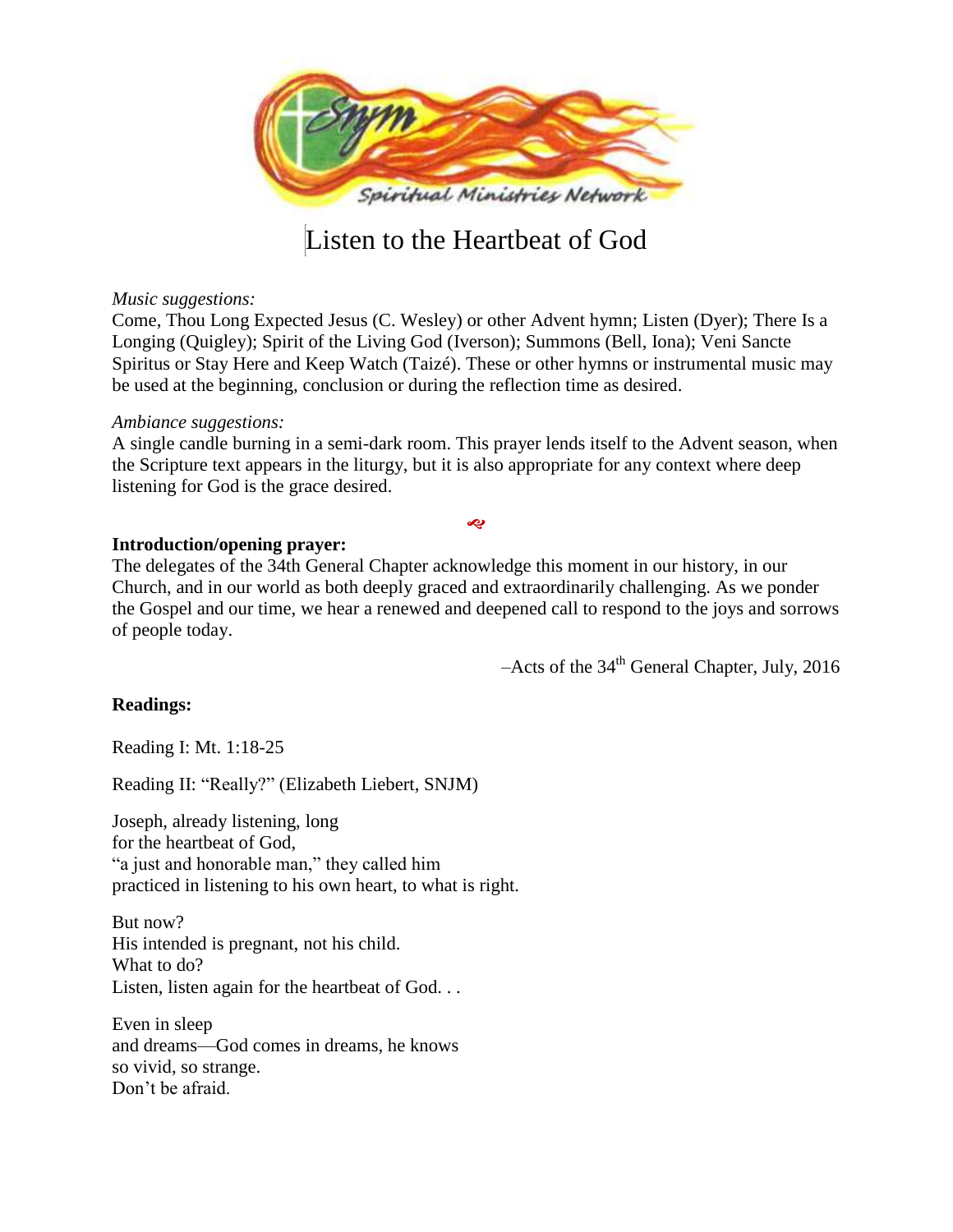Who is this Holy Spirit? How can this be? Jesus, Yeshua, Savior. Really? Don't be afraid.

The prophet, could it be? "Look, the virgin shall conceive and bear a son and they shall name him Emmanuel." God with us. Really? Really.

The dream, so vivid. Yes, she shall be my wife. We will go forward together listening to the mystery, the heartbeat of God.

And the Promised of the dream became flesh and dwelt among us full of grace and truth so we can hear anew the heartbeat of God beating within the world. Now. Really.

# **Reflection questions:**

- **v** Describe one place where, as you listen deeply, you hear the heartbeat of God in our time.
- How does that heartbeat call to you? To us?

# **Time for reflection/sharing**

# **After quiet and sharing:**

The present day calls for courage and audacity.

We must discover new paths and allow ourselves to be led by the Spirit of the Lord. Mother Marie-Rose lived in insecurity. She knew struggles, anguish, opposition, even injustice but she was always confident and serene because she believed in God. My dear Sisters, we are her daughters. Her spirit must find expression in our times.

--Mere Philippe-de-la-Croix, 1968 November 30, SNJM 150th Calendar